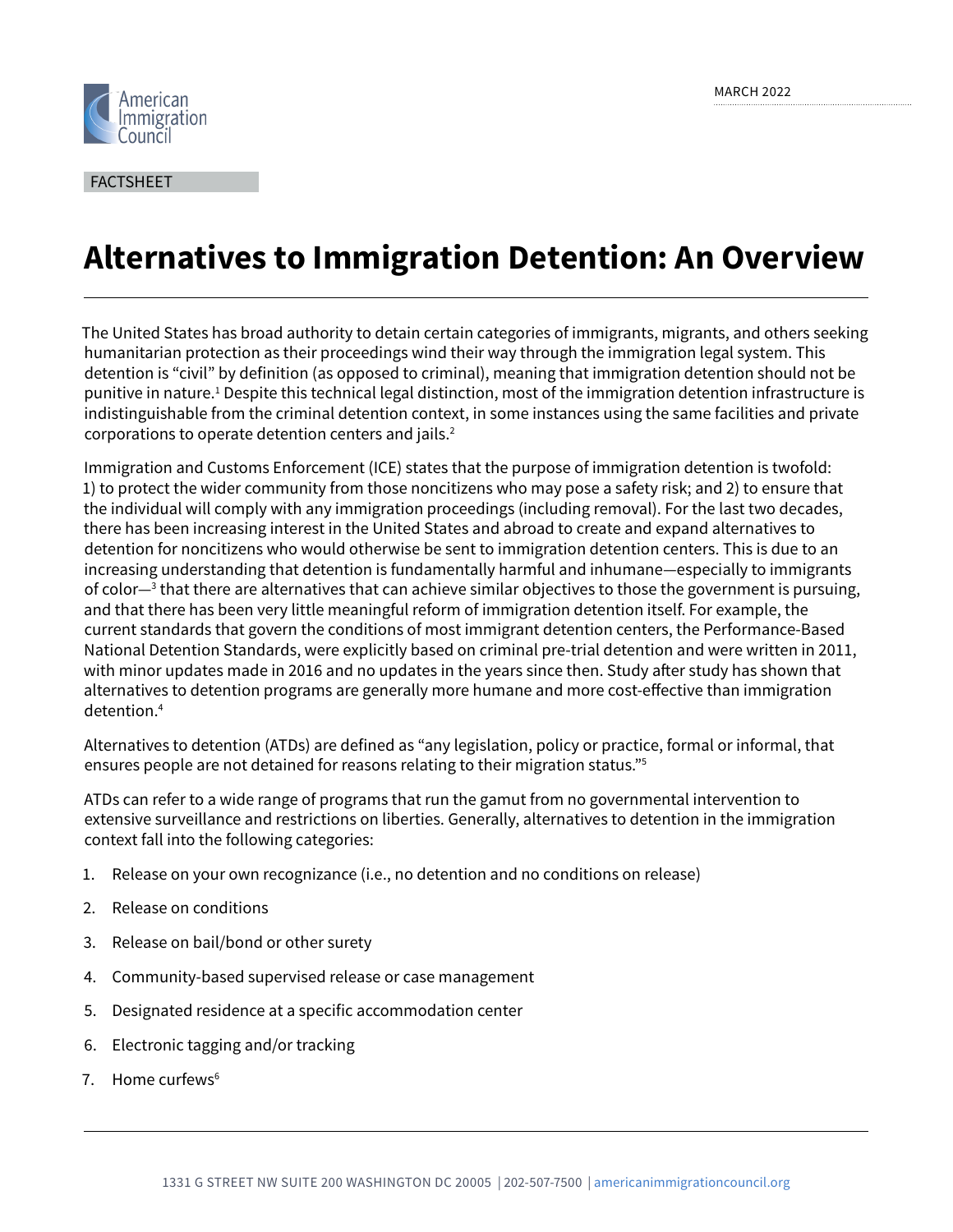While many countries internationally utilize many or all of these tools, the United States government has a fairly narrow definition of alternatives to detention and has been increasingly focused on programs that expand surveillance and restrictions on movement of noncitizens, as opposed to using alternatives as a means of reducing the overall use of detention.

## Alternatives to Detention in the United States

The United States has by and large adopted a "detention first" policy towards individuals who may be inadmissible or removable—often detaining people first and only then providing mechanisms for a detained migrant to request release from detention.7 In 2004, ICE piloted its first official alternatives to detention program.8 This was an introduction to the now ubiquitous Intensive Supervision Appearance Program (ISAP). ISAP began as a program in eight cities with a select number of people assigned to "case specialists" and involved a variety of ways for ICE to track the location of the participant, including electronic ankle monitors, in-person check-ins, and home visits.<sup>9</sup> ISAP was from the beginning a program operated by BI Incorporated, now a subsidiary of The GEO Group, Inc., a large private prison company that specializes in operating private, for-profit immigration detention centers.<sup>10</sup> ISAP, now in its fourth iteration, has ballooned to over 100,000 enrolled, up from the 200 it began with in 2004.<sup>11</sup> Today, BI maintains the contract to operate ISAP IV, even as criticism of the mismanagement of the program and mistreatment of immigrants in the program mounts.<sup>12</sup>

#### **NUMBER OF ISAP PARTICIPANTS BETWEEN 2004 AND PRESENT**



ICE also began its ATD pilots from the beginning with forms of electronic monitoring. In addition to the public-private partnership with BI, ICE ran its own ATD pilot at the same time. In 2004 it began the Electronic Monitoring Device program (EMD), which used a combination of telephonic check-ins with voice recognition software, and "home curfews" using radio frequency monitoring.13 In 2008, ICE decided to combine ISAP, EMD, and a third program into one ATD program which became ISAP II.<sup>14</sup> This is has been the basis for nearly all official ATD programming in the United States since then.

ATD policies embraced by the government have been narrow—almost exclusively pursuing programs whose primary goal is to make future enforcement and removal more expeditious and those that are primarily focused on ensuring compliance.15 These programs emphasize monitoring and surveillance, coordination with ICE, and consequences for non-compliance.

Research shows, however, that other aspects of a person's case—like having legal representation—have a greater impact on ensuring that non-detained individuals will appear for court and otherwise comply with proceedings.16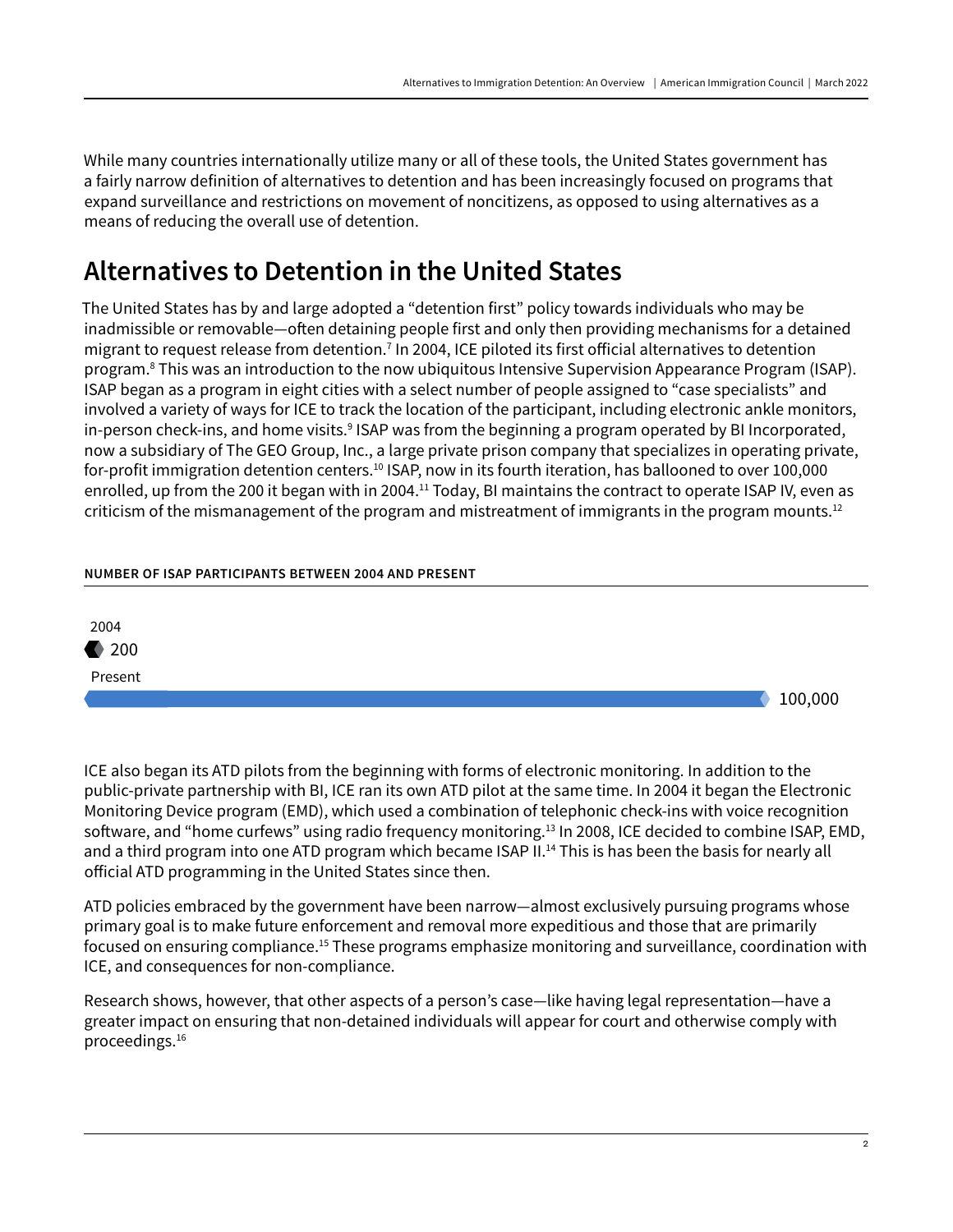Many advocates have argued that these ATDs have not been used in the United States as true *alternatives* to detention. An increase in enrollment in ATDs over the last decade has not corresponded with a significant decrease in detention numbers. For example, the average daily number of people in ICE detention centers rose from 19,254 in FY 21 to 21,709 in FY 22, even while the number of people in ATD programs increased by nearly 47,000 over that period.17 Rather than serve as alternatives to *detention*, these programs have at times served as alternatives to *release without conditions*. By adopting this framework, the United States has both expanded immigration detention while simultaneously expanding government control over migrants and immigrant communities in the name of "alternatives."<sup>18</sup>

## United States Government-Implemented ATDs

ATD programs are primarily operated by ICE in the United States. The budget for ATDs has steadily risen in the last five years, going from \$126 million to enroll 53,000 individuals in ATDs in Fiscal Year (FY) 2017 to \$443 million in FY 2022.<sup>19</sup> As of the date of publication, ICE was monitoring 182,607 people in its ATD programs.<sup>20</sup> These programs currently come in two forms: The Intensive Appearance Supervision Program (ISAP), and Extended Case Management Services (ECMS), which operates as an add-on to the ISAP program.<sup>21</sup>

**GROWTH IN ATD PROGRAM BUDGET BETWEEN 2017 AND 2022**

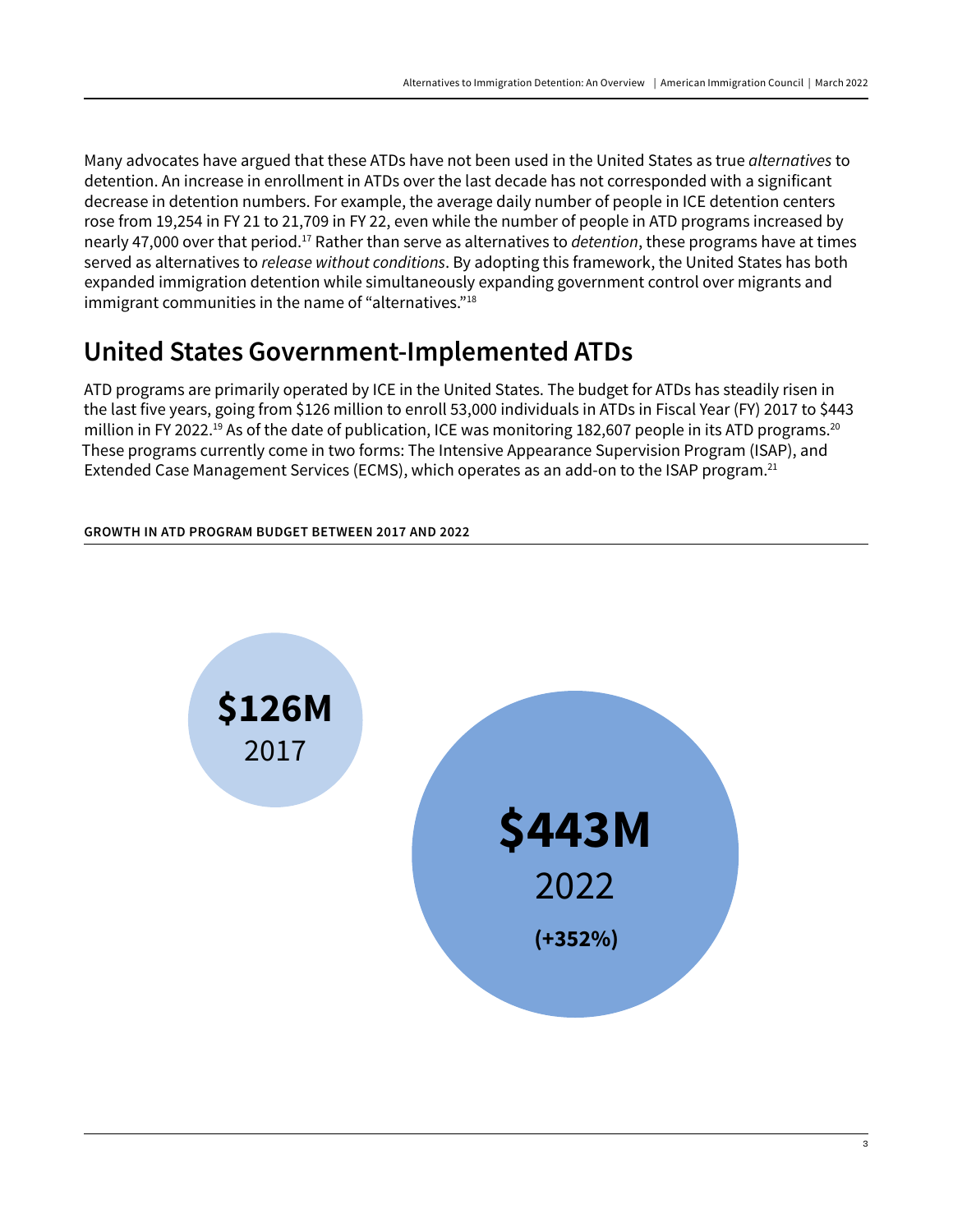### **Intensive Appearance Supervision Program (ISAP)**

The current iteration of ISAP—ISAP IV—includes a combination of human monitoring, such as in-person check-ins or home visits, and electronic monitoring, such as GPS tracking via an ankle monitor, or the use of a smartphone app and facial recognition.<sup>22</sup> Of the 181,369 people currently being monitored in ISAP IV, 28,746 are being monitored using ankle monitors, 126,844 are being monitored using the SmartLINK smartphone app, and 34,137 are being monitored using telephonic check-ins.<sup>23</sup>

#### **MONITORING METHODS USED IN ISAP IV**



ISAP IV is implemented through a contract between ICE and BI Incorporated.24 Monitoring with ISAP IV is more cost-effective than detention, with detention costing between \$126 to \$182 per person per day, and alternatives costing as little as \$0.70 to \$17 per person per day.<sup>25</sup>

The use of GPS ankle monitors has come under significant criticism in recent years. Some simply describe it as "cyber prison."<sup>26</sup> People enrolled in the ISAP program who are placed on ankle monitors have described both physical and emotional harm caused by the devices. GPS ankle monitors severely restrict a person's freedom of movement.27 They limit where a person can go geographically and also require a person to be able to charge the monitor regularly. People have also reported physical pain with the ankle bracelets. These monitors often take an emotional toll as well, with people who have fled harm or persecution (sometimes perpetrated by governments) finding themselves under intense government surveillance and feeling like they are essentially still imprisoned.

### **Extended Case Management Services (ECMS)**

In 2019, DHS incorporated some of the aspects of the Family Case Management Program—a highly successful pilot program for a community-based ATD—as an addition to the then ISAP III program.28 People enrolled in ECMS are given case managers (hired by The GEO Group) to help provide referrals and information to participants.<sup>29</sup> However, even though the program has now been in place for over a year, very few people receive these services. Of 182,607 people in ATDs as of March 2022, only 1,238 are enrolled in ECMS.30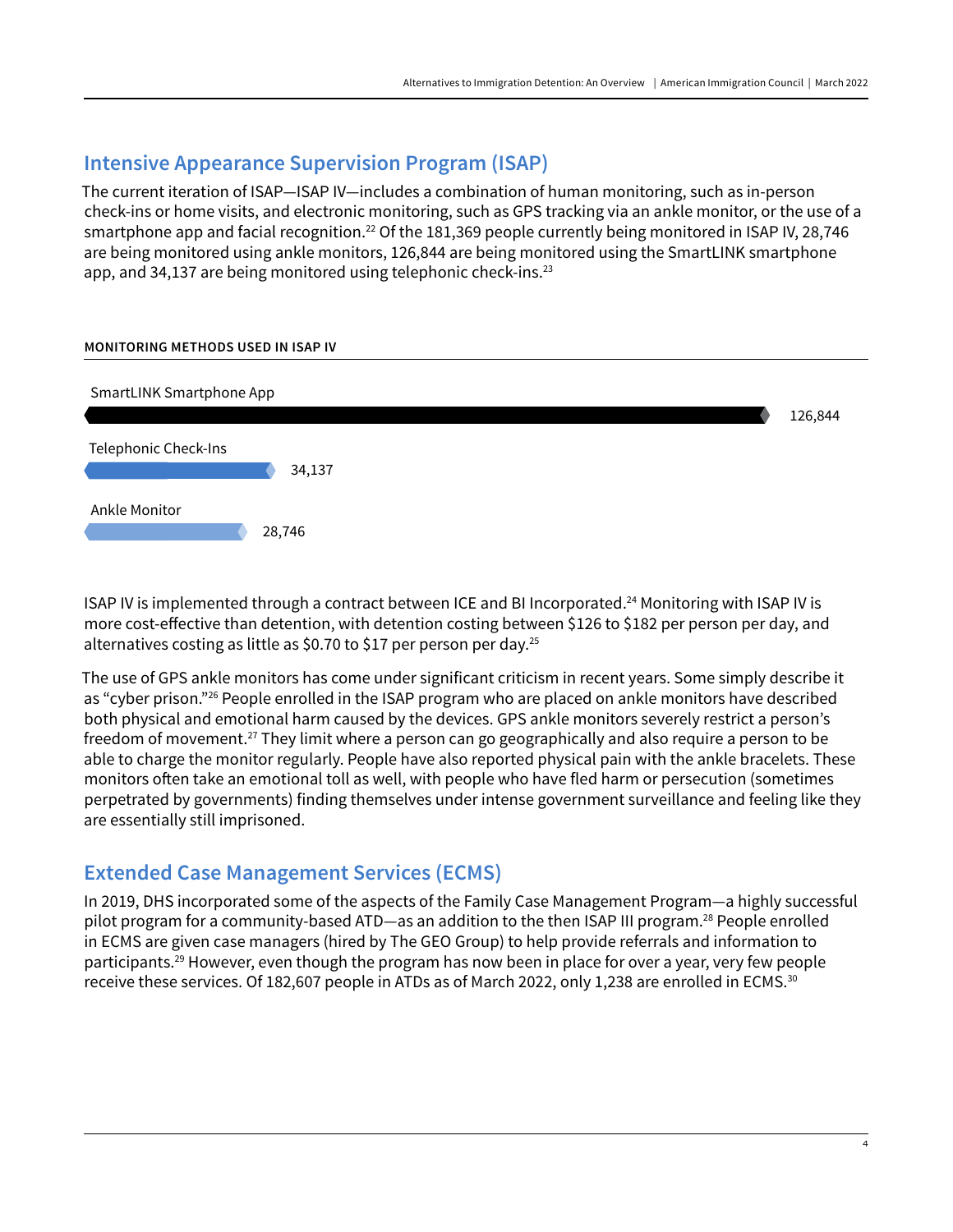### Community-Based Programs: True Alternatives

The United States is not the only nation struggling with how to humanely treat migrants. Over the past few years, a set of best practices for alternatives to detention has emerged internationally. These higher-quality ATDs are ones which do not also increase the surveillance and monitoring of immigrants and are communitybased, meaning they are operated in the community where participants reside by organizations or entities that are closely tied to the community and its resources. Additionally, many include a "case management model," which generally includes providing a migrant with wraparound social and legal services intended to facilitate the client's ability to meaningfully participate in their immigration proceedings while having their needs met. Some of the other best practices include:<sup>31</sup>

- 1. They seek to remove obstacles to compliance for clients and provide services and support that are known to increase compliance, such as legal services and housing;
- 2. They are focused on developing trust between the client and the non-governmental organization operating the case management system and separate service provision from reporting of non-compliance.

There are a number of examples both past and present of programs that attempted to meet some or all of those parameters.

### **Family Case Management Program ("FCMP")**

The Family Case Management Program was a short-lived pilot program that ran from January 2016 to June 2017, when it was terminated early by the Trump administration. It was the United States' first governmentsupported attempt at a purely case-management model for an ATD.<sup>32</sup> At a cost of \$38 per person per day, it was also significantly less expensive than detention.<sup>33</sup>

The FCMP was designed with significant input from non-governmental organizations. However, when it came to contracting for services, DHS accepted the proposal from GEO Care, a division of GEO Group that did not have case management experience in the immigration context and was closely tied to the private prison industry. Still, the program is generally considered a success, including by ICE, with an over 99% compliance rate with ICE check-ins and court appearances.<sup>34</sup>

The program served 952 heads of households and over 2,000 total participants in five cities.<sup>35</sup> Service provision included referrals to pro bono legal services, referrals and navigation for access to housing, referrals for medical services, English language classes, and assistance with obtaining identity documents.36

While the FCMP was terminated before most cases were completed, it did provide a baseline for how a case management based ATD could function successfully. Advocates argue that FCMP could have been even more effective if it was operated by non-profit organizations who have extensive experience with immigration case management, and required less cooperation with ICE, which made it more difficult for the program operators to develop trust with clients.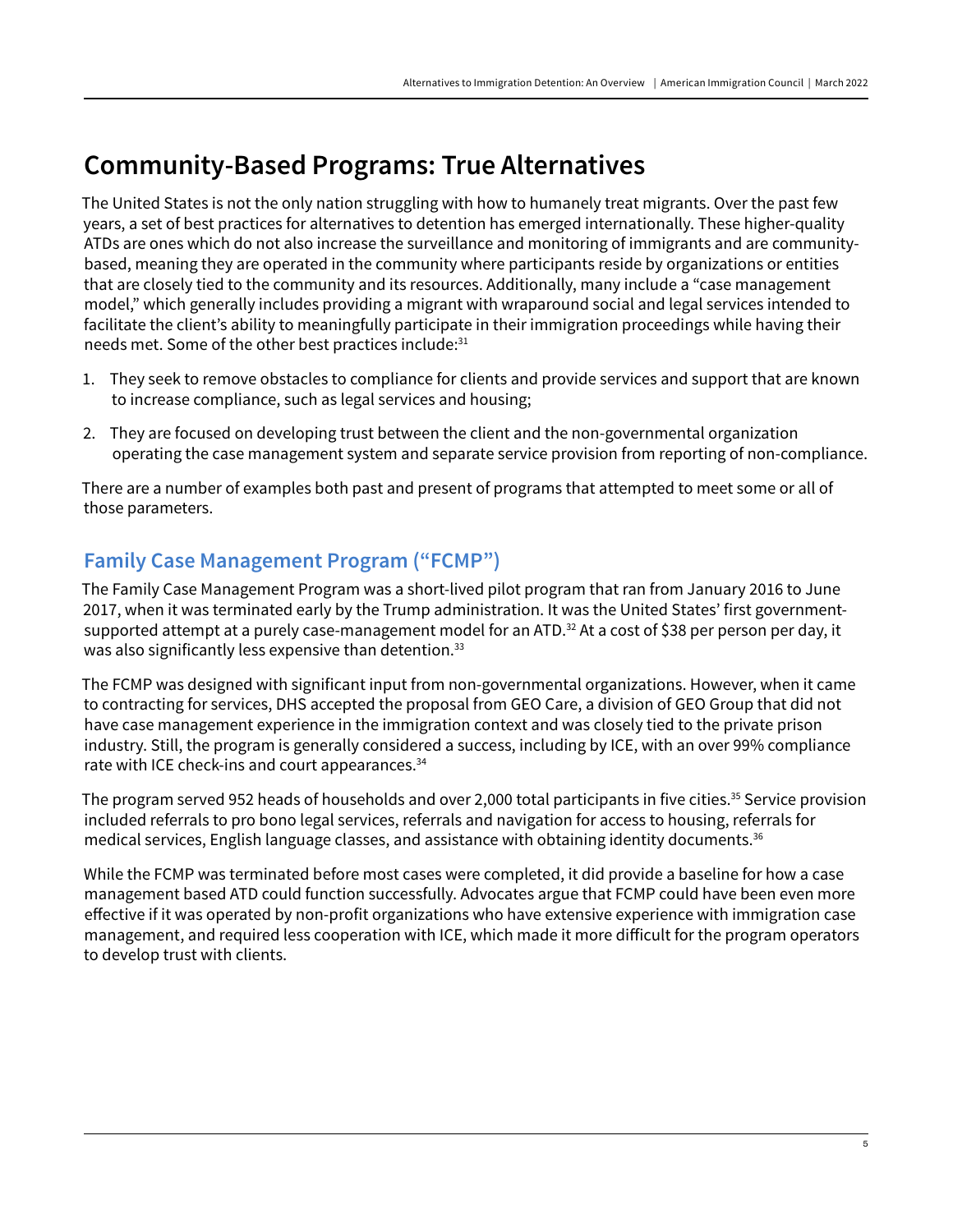### **Emergency Family Case Management Services for Reunited Families**

In 2018, the Trump administration, through its "Zero Tolerance" policy, separated thousands of children from their parents.<sup>37</sup> Due to a court order issued in June 2018, the government was forced to work to quickly reunify these children with their families. To do so, they requested that two organizations who work extensively with refugee resettlement—Lutheran Immigration and Refugee Services (LIRS) and the United States Catholic Council of Bishops—set up an emergency case management system for these families (without funding).<sup>38</sup> Local non-profit legal service providers volunteered and provided basic information on the immigration process and other referrals. LIRS provided referrals for housing and medical care and assisted in document retrieval and transportation for families to get to their final destinations.

LIRS reported that while the program was a success in terms of ensuring that families appeared for future court dates and check-ins, the cost without government support was unsustainable.39 Additionally, providing referrals for legal service provision was not sufficient to ensure actual legal representation, as legal service providers were also understaffed and lacking in resources.40

### **Other Community-Based Examples**

There are other examples of alternatives to detention programs run by non-governmental, non-profit organizations, dating back to the 1990s. Some further examples are:

- From 1997 to 2000 the Vera Institute of Justice was contracted by the then Immigration and Naturalization Services (INS) to design and conduct a pilot project in New York City. In this project, Vera screened people in detention for possible participation in what was known as the Appearance Assistance Program.<sup>41</sup> This program involved the non-profit organization "supervising" the release of people from immigration detention through many of the same methods the government uses today, such as telephonic check-ins, home visits, and court accompaniment. The Appearance Assistance Program was a success at ensuring that immigrants appeared in court, with a 90% compliance rate. However, it also suffered from some of the same concerns that exist today among ATD programs, such as being directly funded by an immigration enforcement agency and a requirement that the non-profit report to that agency if a client was out of compliance with the program, thus creating a conflict of interest.<sup>42</sup>
- Currently in Chicago, there is a program that is much closer to the widely-adopted principles for a "true" alternative to detention. Operated by the Interfaith Community for Detained Immigrants (ICDI), their Harbor Hospitality provides asylum seekers recently released from detention with case management, local service connections, legal service referrals and accompaniment, and post-transition services.<sup>43</sup> The program reports high levels of compliance.44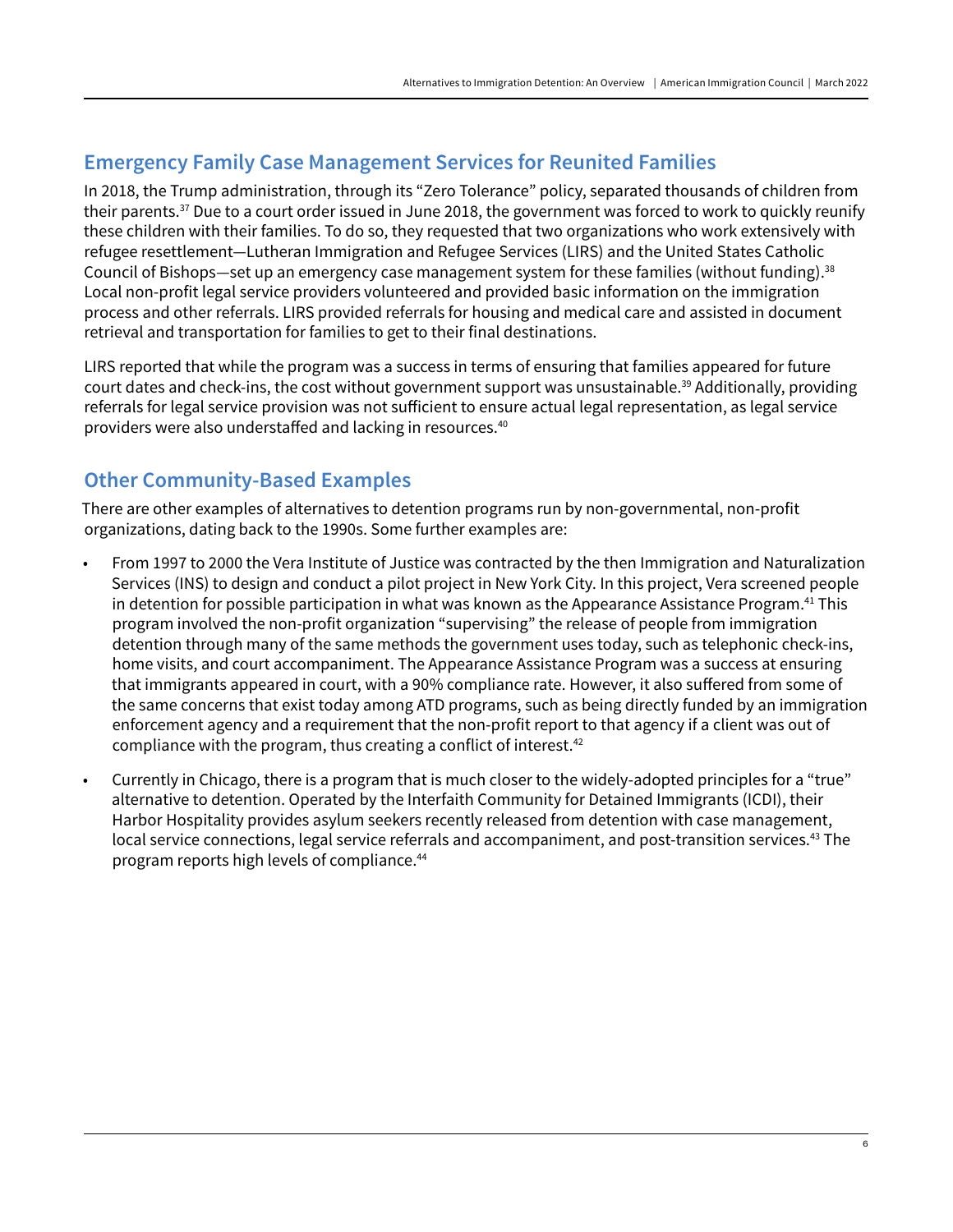## Alternatives to Detention in the Future

While the United States has so far largely embraced policies that use alternatives to detention as alternatives to release without conditions and as means of increasing the overall capacity of the surveillance and restrictions on noncitizens, there are numerous opportunities to expand the range of alternatives and embrace policies that are proven to be effective in supporting a noncitizen's navigation of the immigration legal system.

Internationally, networks of wraparound services developed and implemented by non-governmental, community-based organizations with proven experience working with these communities can be found in many places. Programs that give noncitizens access to support for housing, employment, language instruction, and legal representation have been demonstrably successful as humane, effective alternatives to detention that can reduce overall numbers of people in detention.

There are also indications that ICE is aware of other options for how alternatives to detention could operate. In Garcia Ramirez v. ICE, as part of the injunction, ICE is required to try to find an alternative to detaining individuals when they turn 18 years old and "age out" of the government programs operated to house them. ICE is required to contact five shelters or group homes as alternatives to detention. Many of these shelters provide wraparound services.45

But it has been the emergence of a global pandemic that has revealed other possibilities for alternatives to detention. Several countries, hoping to avoid confining people to close quarters while COVID-19 was first spreading, began to reduce the overall number of people being detained in the first place, and released significant numbers of people from detention.<sup>46</sup> In some places, such as Spain, this was accompanied by extraordinary work permits to allow for increased support in the labor sector.<sup>47</sup> The need for additional accommodations for individuals released also led to extensions of housing accommodations.<sup>48</sup> The state of emergency exposed the need for additional infrastructure for community-based alternatives to detention, but also demonstrated that with political will, large numbers of people could be provided with the kinds of services that are proven to support noncitizens through the immigration legal system.

# Conclusion

The United States can and should implement alternatives to detention that serve to reduce the overall detention population, provide services that are known to increase compliance with immigration proceedings, and reduce obstacles to compliance. These "true alternatives" to detention are more humane, more cost-effective, and more in line with international standards. Separating these services from immigration enforcement and providing them in a case-management model operated by organizations with extensive experience is the path forward. The United States government has demonstrated a commitment to case management as a model. It now needs to heed the advice of non-profit, non-governmental organizations on best practices for implementation.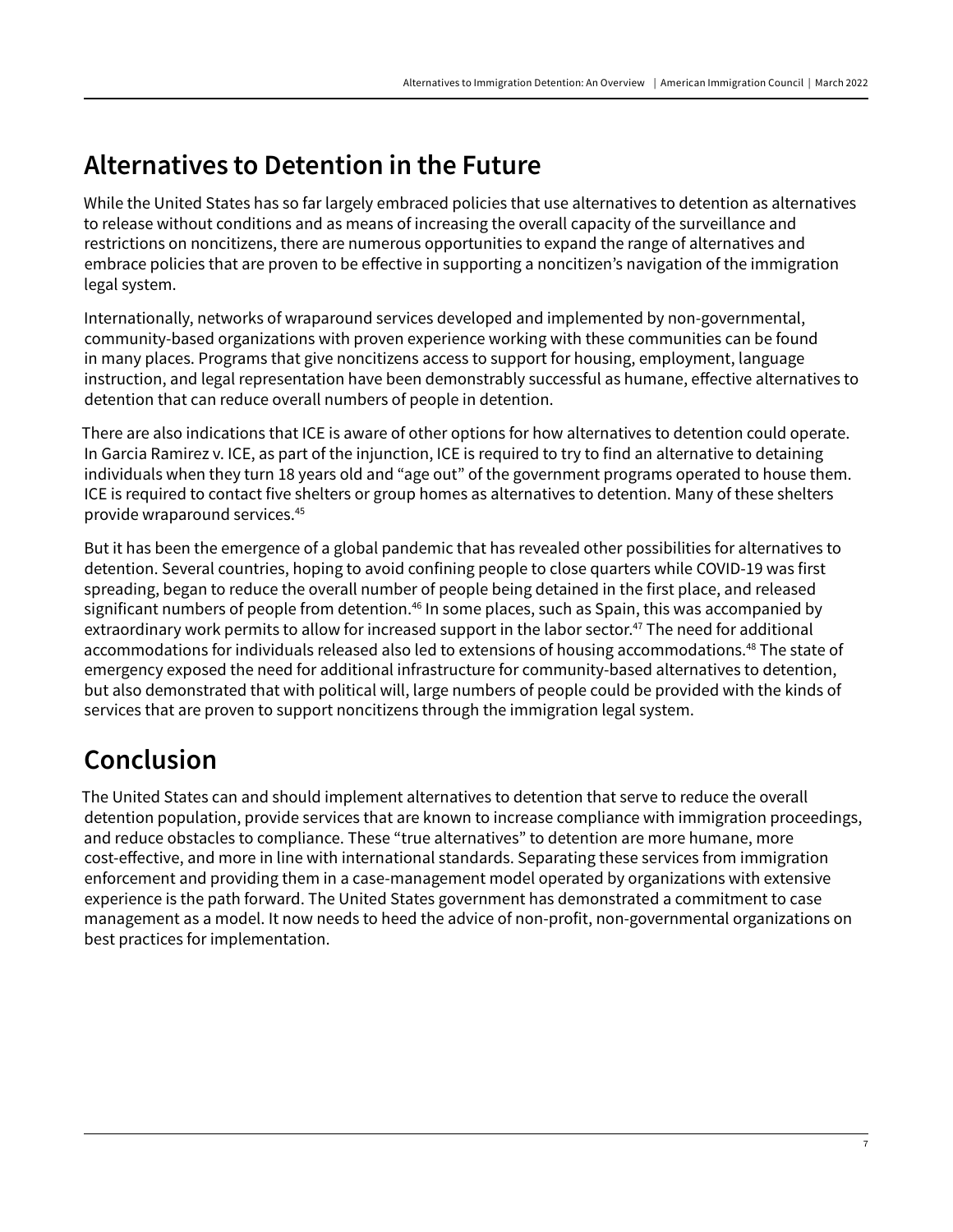#### **ENDNOTES**

- 1. Commission on Immigration, "Civil Immigration Detention Standards," American Bar Association, August 2012. [https://www.](https://www.americanbar.org/content/dam/aba/administrative/immigration/detention_standards/aba_civil_immigration_detention_standards_11_13_12.pdf) [americanbar.org/content/dam/aba/administrative/immigration/](https://www.americanbar.org/content/dam/aba/administrative/immigration/detention_standards/aba_civil_immigration_detention_standards_11_13_12.pdf) [detention\\_standards/aba\\_civil\\_immigration\\_detention\\_](https://www.americanbar.org/content/dam/aba/administrative/immigration/detention_standards/aba_civil_immigration_detention_standards_11_13_12.pdf) [standards\\_11\\_13\\_12.pdf](https://www.americanbar.org/content/dam/aba/administrative/immigration/detention_standards/aba_civil_immigration_detention_standards_11_13_12.pdf)
- 2. Ibid.
- 3. American Immigration Council, "Detention Conditions," [https://](https://www.americanimmigrationcouncil.org/search/site/detention%20conditions) [www.americanimmigrationcouncil.org/search/site/detention%20](https://www.americanimmigrationcouncil.org/search/site/detention%20conditions) [conditions.](https://www.americanimmigrationcouncil.org/search/site/detention%20conditions)
- 4. See, e.g., International Detention Coalition, "There are Alternatives" (2015), [https://idcoalition.org/wp-content/](https://idcoalition.org/wp-content/uploads/2016/01/There-Are-Alternatives-2015.pdf) [uploads/2016/01/There-Are-Alternatives-2015.pdf;](https://idcoalition.org/wp-content/uploads/2016/01/There-Are-Alternatives-2015.pdf) Women's Refugee Commission, "The Family Case Management Program: Why Case Management Can and Must Be Part of the US Approach to Immigration" (June 2019), [https://www.](https://www.womensrefugeecommission.org/research-resources/the-family-case-management-program-why-case-management-can-and-must-be-part-of-the-us-approach-to-immigration/) [womensrefugeecommission.org/research-resources/the](https://www.womensrefugeecommission.org/research-resources/the-family-case-management-program-why-case-management-can-and-must-be-part-of-the-us-approach-to-immigration/)[family-case-management-program-why-case-management](https://www.womensrefugeecommission.org/research-resources/the-family-case-management-program-why-case-management-can-and-must-be-part-of-the-us-approach-to-immigration/)[can-and-must-be-part-of-the-us-approach-to-immigration/;](https://www.womensrefugeecommission.org/research-resources/the-family-case-management-program-why-case-management-can-and-must-be-part-of-the-us-approach-to-immigration/) American Immigration Council and Women's Refugee Commission, "Community Support for Migrants Navigating the U.S. Immigration System" (February 2021), [https://www.](https://www.americanimmigrationcouncil.org/research/community-support-migrants-navigating-us-immigration-system) [americanimmigrationcouncil.org/research/community-support](https://www.americanimmigrationcouncil.org/research/community-support-migrants-navigating-us-immigration-system)[migrants-navigating-us-immigration-system](https://www.americanimmigrationcouncil.org/research/community-support-migrants-navigating-us-immigration-system); Alice Edwards, United Nations High Commissioner for Refugees, "Legal and Protection Policy Research Series: Back to Basics: The Right to Liberty and Security of Person and 'Alternatives to Detention' of Refugees, Asylum-Seekers, Stateless Persons and Other Migrants" (April 2011), [https://www.refworld.org/pdfid/4dc935fd2.pdf;](https://www.refworld.org/pdfid/4dc935fd2.pdf) National Immigrant Justice Center, "A Better Way: Community-Based Programming as an Alternative to Immigrant Incarceration" (April 2019), [https://immigrantjustice.org/research-items/](https://immigrantjustice.org/research-items/report-better-way-community-based-programming-alternative-immigrant-incarceration) [report-better-way-community-based-programming-alternative](https://immigrantjustice.org/research-items/report-better-way-community-based-programming-alternative-immigrant-incarceration)[immigrant-incarceration.](https://immigrantjustice.org/research-items/report-better-way-community-based-programming-alternative-immigrant-incarceration)
- 5. "Alternatives to Detention," International Detention Coalition, [https://idcoalition.org/alternatives-to-detention/.](https://idcoalition.org/alternatives-to-detention/)
- 6. Ted Hesson, "U.S. to try house arrest for immigrants as alternative to detention," Reuters, February 8, 2022, [https://www.reuters.](https://www.reuters.com/world/us/us-try-house-arrest-immigrants-alternative-detention-2022-02-08/) [com/world/us/us-try-house-arrest-immigrants-alternative](https://www.reuters.com/world/us/us-try-house-arrest-immigrants-alternative-detention-2022-02-08/)[detention-2022-02-08/](https://www.reuters.com/world/us/us-try-house-arrest-immigrants-alternative-detention-2022-02-08/).
- 7. See, e.g., 8 U.S.C. § 1226(c).
- 8. Acting ICE Director Wesley J. Lee, "Eligibility Criteria for Enrollment into the Intensive Supervision Appearance Program (ISAP)," U.S. Immigration and Customs Enforcement, May 11, 2005, [https://www.ice.gov/doclib/foia/dro\\_policy\\_memos/](https://www.ice.gov/doclib/foia/dro_policy_memos/dropolicymemoeligibilityfordroisapandemdprograms.pdf) [dropolicymemoeligibilityfordroisapandemdprograms.pdf](https://www.ice.gov/doclib/foia/dro_policy_memos/dropolicymemoeligibilityfordroisapandemdprograms.pdf).
- 9. Ibid.
- 10. Johana Bhuiyan, "Poor tech, opaque rules, exhausted staff: inside the private company surveilling US immigrants," *The Guardian*, Monday, March 7, 2022, [https://www.theguardian.com/us](https://www.theguardian.com/us-news/2022/mar/07/us-immigration-surveillance-ice-bi-isap)[news/2022/mar/07/us-immigration-surveillance-ice-bi-isap.](https://www.theguardian.com/us-news/2022/mar/07/us-immigration-surveillance-ice-bi-isap)
- 11. U.S. Immigration and Customs Enforcement, "Detention Management, Alternatives to Detention Program," [https://www.](https://www.ice.gov/detain/detention-management) [ice.gov/detain/detention-management.](https://www.ice.gov/detain/detention-management)
- 12. Bhuiyan, "Inside the private company surveilling US immigrants," [https://www.theguardian.com/us-news/2022/mar/07/us](https://www.theguardian.com/us-news/2022/mar/07/us-immigration-surveillance-ice-bi-isap)[immigration-surveillance-ice-bi-isap](https://www.theguardian.com/us-news/2022/mar/07/us-immigration-surveillance-ice-bi-isap).
- 13. "Freed but not Free," Rutgers School of Law Immigrant Rights Clinic, July 2012, [https://www.afsc.org/sites/default/files/](https://www.afsc.org/sites/default/files/documents/Freed-but-not-Free.pdf) [documents/Freed-but-not-Free.pdf.](https://www.afsc.org/sites/default/files/documents/Freed-but-not-Free.pdf)
- 14. Ibid.
- 15. Ibid.
- 16. Ingrid Eagly and Steven Shafer, *[Measuring In Absentia Removal](https://www.americanimmigrationcouncil.org/sites/default/files/research/measuring_in_absentia_in_immigration_court.pdf)  [in Immigration Court](https://www.americanimmigrationcouncil.org/sites/default/files/research/measuring_in_absentia_in_immigration_court.pdf)*, (American Immigration Council, January 2021), [https://www.americanimmigrationcouncil.org/research/](https://www.americanimmigrationcouncil.org/research/measuring-absentia-removal-immigration-court) [measuring-absentia-removal-immigration-court](https://www.americanimmigrationcouncil.org/research/measuring-absentia-removal-immigration-court).
- 17. U.S. Immigration and Customs Enforcement detention management data, last accessed March 9, 2022, [https://www.ice.](https://www.ice.gov/detain/detention-management) [gov/detain/detention-management](https://www.ice.gov/detain/detention-management).
- 18. National Immigrant Justice Center, "A Better Way: Community-Based Programming as an Alternative to Immigrant Incarceration" (April 2019), [https://immigrantjustice.org/research-items/](https://immigrantjustice.org/research-items/report-better-way-community-based-programming-alternative-immigrant-incarceration) [report-better-way-community-based-programming-alternative](https://immigrantjustice.org/research-items/report-better-way-community-based-programming-alternative-immigrant-incarceration)[immigrant-incarceration.](https://immigrantjustice.org/research-items/report-better-way-community-based-programming-alternative-immigrant-incarceration)
- 19. U.S. Department of Homeland Security, "Budget-in-Brief, Fiscal Year 2017, Homeland Security," February 2016, [https://www.](https://www.dhs.gov/sites/default/files/publications/FY2017BIB.pdf) [dhs.gov/sites/default/files/publications/FY2017BIB.pdf;](https://www.dhs.gov/sites/default/files/publications/FY2017BIB.pdf) "Joint Explanatory Statement, Division F—Department of Homeland Security Appropriations Act, 2022" (March 9, 2022), [http://](http://docs.house.gov/billsthisweek/20220307/BILLS-117RCP35-JES-DIVISION-F.pdf) [docs.house.gov/billsthisweek/20220307/BILLS-117RCP35-JES-](http://docs.house.gov/billsthisweek/20220307/BILLS-117RCP35-JES-DIVISION-F.pdf)[DIVISION-F.pdf](http://docs.house.gov/billsthisweek/20220307/BILLS-117RCP35-JES-DIVISION-F.pdf).
- 20. U.S. Immigration and Customs Enforcement detention management data, last accessed March 9, 2022, [https://www.ice.](https://www.ice.gov/detain/detention-management) [gov/detain/detention-management](https://www.ice.gov/detain/detention-management).
- 21. U.S. Immigration and Customs Enforcement, "Detention Management, Alternatives to Detention Program," [https://www.](https://www.ice.gov/detain/detention-management) [ice.gov/detain/detention-management.](https://www.ice.gov/detain/detention-management)
- 22. Congressional Research Service, *Immigration: Alternatives to Detention (ATD) Programs* (July 2019), [https://sgp.fas.org/crs/](https://sgp.fas.org/crs/homesec/R45804.pdf) [homesec/R45804.pdf.](https://sgp.fas.org/crs/homesec/R45804.pdf)
- 23. U.S. Immigration and Customs Enforcement detention management data, last accessed March 9, 2022, [https://www.ice.](https://www.ice.gov/detain/detention-management) [gov/detain/detention-management](https://www.ice.gov/detain/detention-management).
- 24. Jane Edwards, "BI Awarded \$2.2B ICE Intensive Supervision Appearance Program IV Support IDIQ," *GovConWire*, March 24, 2020, [https://www.govconwire.com/2020/03/bi-awarded-22b-ice](https://www.govconwire.com/2020/03/bi-awarded-22b-ice-intensive-supervision-appearance-program-iv-support-idiq/)[intensive-supervision-appearance-program-iv-support-idiq/](https://www.govconwire.com/2020/03/bi-awarded-22b-ice-intensive-supervision-appearance-program-iv-support-idiq/).